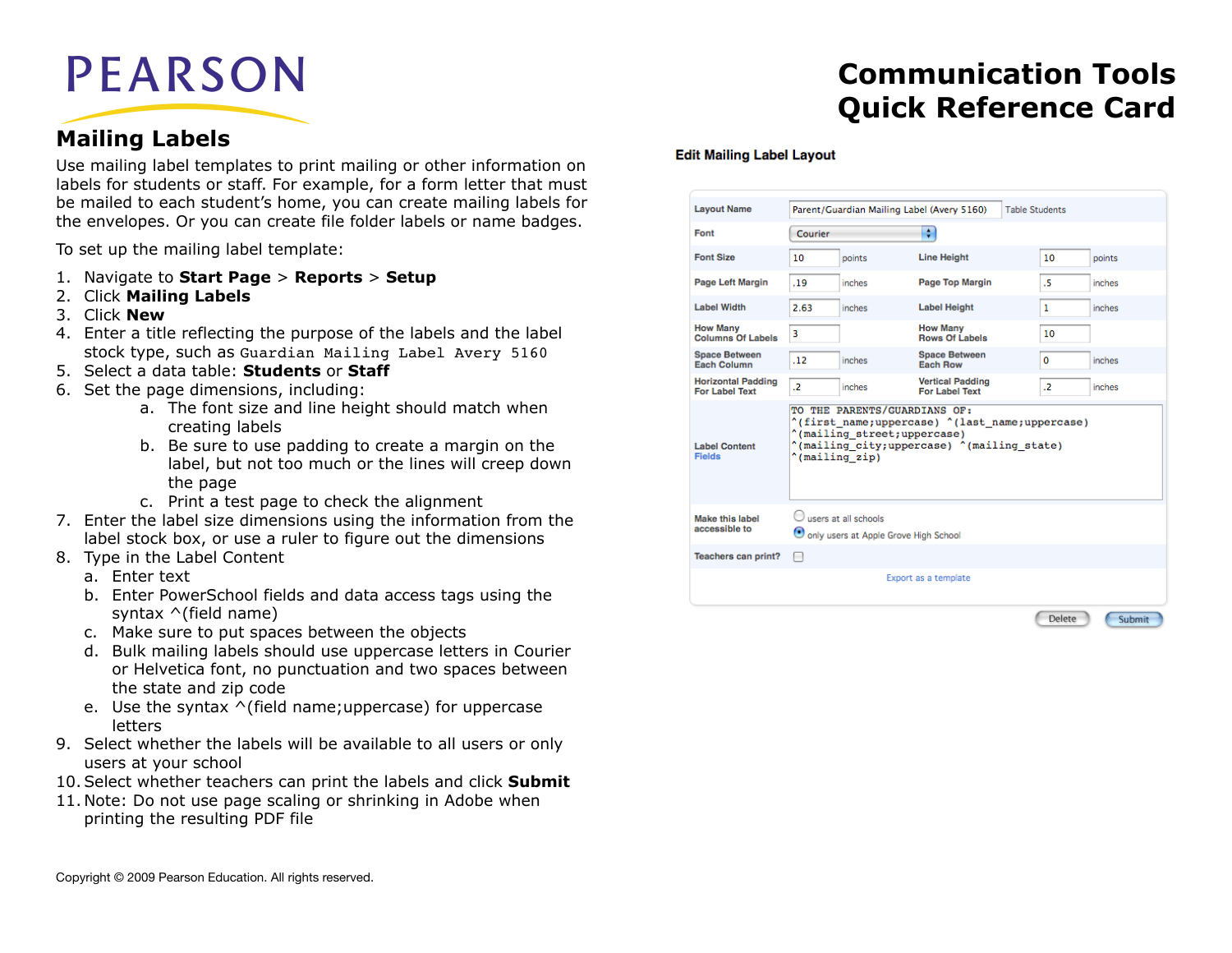### **Printing Reports**

The Print Reports page is used to print custom reports for individual students and staff members, as well as groups of students and staff members. The main difference between printing reports for individuals, groups, and for staff is the navigation path to the Print Reports page.

### **Printing Reports for an Individual Student:**

- 1. Select the student
- 2. Click **Functions** under the Enrollment section of the student pages menu
- 3. Click **Print Reports For This Student**
- 4. Select the report to be printed
- 5. If printing student schedules, select enrollments to include
- 6. If printing a fee list, select which transactions to include
- 7. If using a watermark, select text and mode
- 8. Define when to print the report
- 9. Click **Submit**

### **Printing Reports for an Individual Staff Member:**

- 1. On the Start Page, click **Staff**
- 2. Select the staff member
- 3. Click **Functions**
- 4. Click **Print a Report for [staff member's name]**
- 5. Select the report to be printed
- 6. If printing a fee list, select which transactions to include
- 7. If using a watermark, select text and mode
- 8. Click **Submit**

### **Printing Reports for Groups of Students**

- 1. Select a group of students
- 2. Select **Print Report** from the **Group Functions** menu
- 3. Select the report to be printed
- 4. Select the print order
- 5. If printing student schedules, select enrollments to include
- 6. If printing a fee list, select which transactions to include
- 7. If using a watermark, select text and mode
- 8. Define when to print the report
- 9. Click **Submit**

### **Printing Reports for Groups of Staff Members:**

- 1. On the Start Page, click **Staff**
- 2. Select a group of staff members
- 3. Click **Functions**
- 4. Click **Print a Report**
- 5. Select whether to run a test report by printing the first few pages
- 6. If using a watermark, select text and mode
- 7. Click **Submit**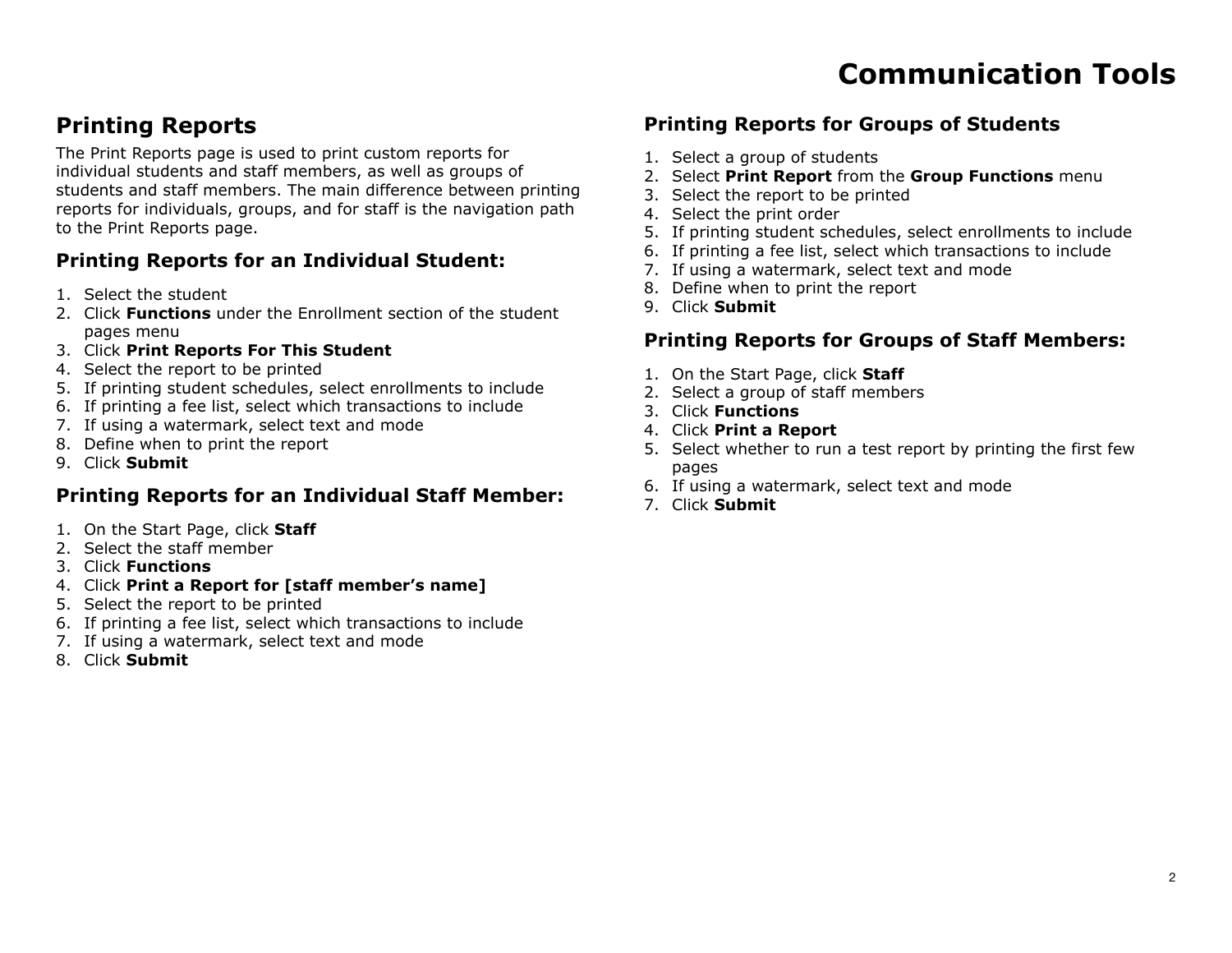### **Form Letters**

Use form letters to print customized letters for students and staff. For example, you can create a password letter for parents notifying them of their specific PowerSchool user ID and password. There are two parts to setting up a form letter.

### **Setting up the form letter template**

- 1. Navigate to **Start Page** > **Reports** > **Setup**
- 2. Click **Form Letters**
- 3. Click **New**
- 4. Enter a title, such as Perfect Attendance Award
- 5. Select a data table: **Students** or **Staff**
- 6. For the Attendance letter, choose the **Students** table
- 7. Set the page style and dimensions
- 8. The rule of thumb is to make the line height two points higher than the font size
- 9. Select whether the form letter will be available to all users or only users at your school
- 10.Select whether teachers can print
- 11.Click **Submit**

#### **Setting up the body of the letter**

- 1. Click the title of the form letter
- 2. Click **Report Body**
- 3. Type the letter
- 4. If desired, format as follows:
	- a. Use PowerSchool fields to insert information from the database (click the blue Fields link to select valid fields)
	- b. Use data access tags to insert data from the server
	- c. Use HTML tags to format the style of the text with bold or italics emphasis
- 5. Click **Submit**

#### Edit Body: Perfect Attendance Award

| <b>Fields</b>                                                                                                                                                                                                                                         |  |
|-------------------------------------------------------------------------------------------------------------------------------------------------------------------------------------------------------------------------------------------------------|--|
| $^{\wedge}$ (schoolname)                                                                                                                                                                                                                              |  |
| ^[letter.date]                                                                                                                                                                                                                                        |  |
| To the Parents/Guardians of ^(first name),                                                                                                                                                                                                            |  |
| This letter is to inform you that your "(son/daughter), "(first name),<br>has earned the <b>Perfect Attendance Award</b> for the ^(yearname)<br>school year. We would like to congratulate you and your<br>'(son/daughter) on this great achievement! |  |
| Daily attendance is crucial to a student's academic success. We hope<br>that ^(first name) continues to demonstrate excellent attendance<br>habits throughout ^(his/her) academic career. Awards will be<br>distributed to students next week.        |  |
| Sincerely,                                                                                                                                                                                                                                            |  |
| Principal Miller                                                                                                                                                                                                                                      |  |
|                                                                                                                                                                                                                                                       |  |

Submit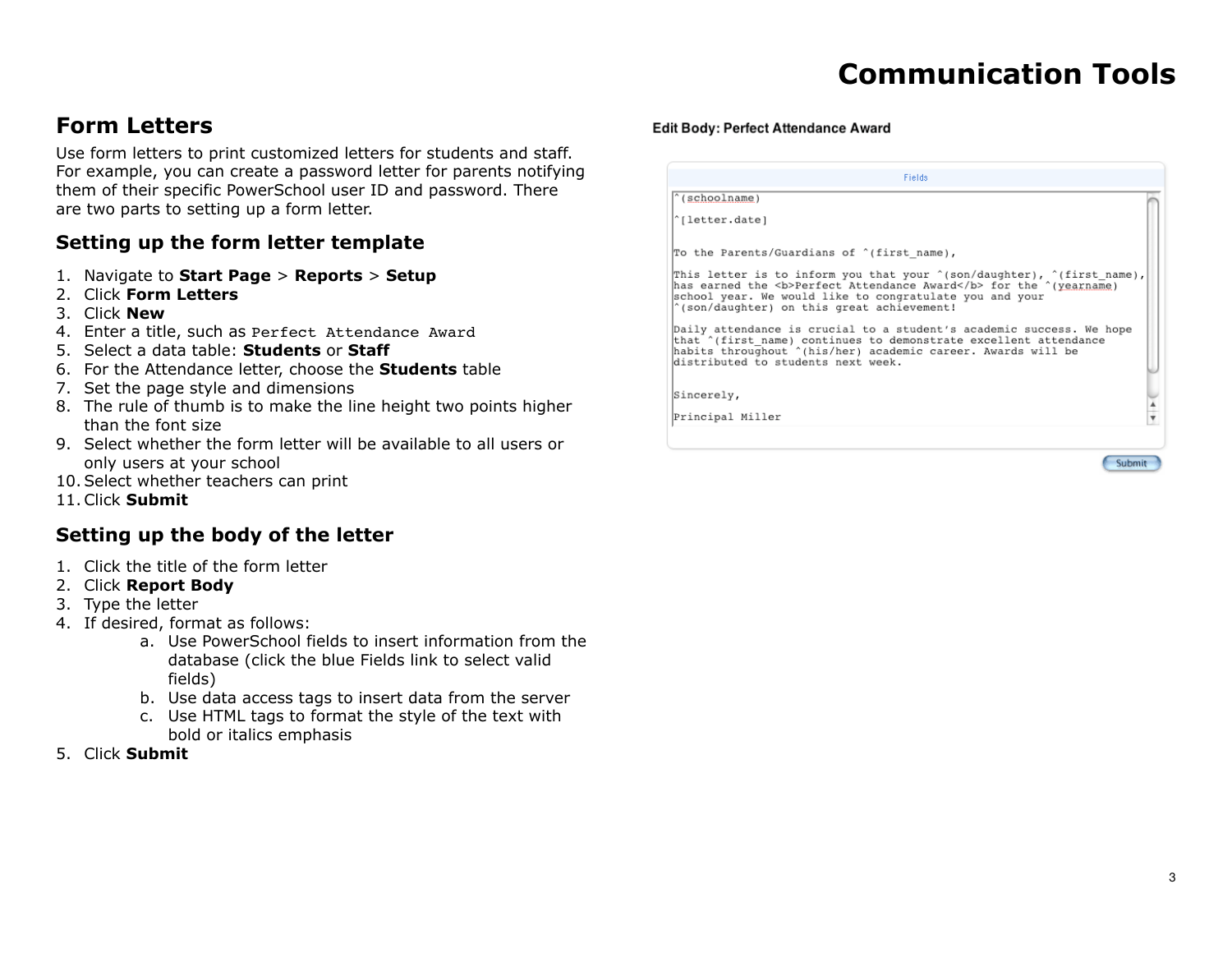### **Report Cards**

Use the report card template to create any report on which you need student schedule information, such as report cards, progress reports, student schedules, and attendance letters. There are four parts to setting up a report card template.

Navigate to the report card template: **Start Page** > **Reports** > **Setup**

- 1. Click **Report Cards**
- 2. Click **New**

### **Title**

- 1. Enter a title for the template, such as Progress Report or Semester 1 Report Card
- 2. Enter a title for the report card or progress report
- 3. Select the title style
- 4. Click **Submit**

#### **Create New Report Card Format**

| Option                              | Value                                                                                                    |  |
|-------------------------------------|----------------------------------------------------------------------------------------------------------|--|
| Name of new report card<br>template | 2008 High School Report Card                                                                             |  |
| Title (printed at top of page)      | Apple Grove High School                                                                                  |  |
| <b>Title style</b>                  | Helvetica 12                                                                                             |  |
|                                     | Note: The $\gamma$ (lastfirst) tag will be replaced with the student's name when this report is printed. |  |

Submit

#### **Heading**

- 1. Click the title of the report card template
- 2. Click **Heading**
- 3. Select the heading text style and alignment
- 4. Enter text that you want to appear in the heading
- 5. Enter PowerSchool fields to insert information from the database and data access tags to insert data from the server
- 6. Enter HTML tags to format the style of the text
- 7. Click **Submit**

#### Report Card Heading: 2008 High School Report Card

|                                |                                             |             | The heading is printed below the title, but above the student's schedule |      |
|--------------------------------|---------------------------------------------|-------------|--------------------------------------------------------------------------|------|
|                                | Heading text style Helvetica 12             | $\div$ Left | ٠<br>(Fields)                                                            |      |
| <br>^[date]<br>                |                                             |             |                                                                          |      |
|                                | ^(lastfirst) - Grade ^(grade level)<br><br> |             |                                                                          |      |
| Semester 1 Report Card<br><br> |                                             |             |                                                                          |      |
|                                |                                             |             |                                                                          |      |
|                                |                                             |             |                                                                          |      |
|                                |                                             |             |                                                                          |      |
|                                |                                             |             |                                                                          |      |
|                                |                                             |             |                                                                          |      |
|                                |                                             |             |                                                                          |      |
|                                |                                             |             |                                                                          |      |
|                                |                                             |             |                                                                          |      |
|                                |                                             |             |                                                                          |      |
|                                |                                             |             |                                                                          |      |
|                                |                                             |             |                                                                          | Subm |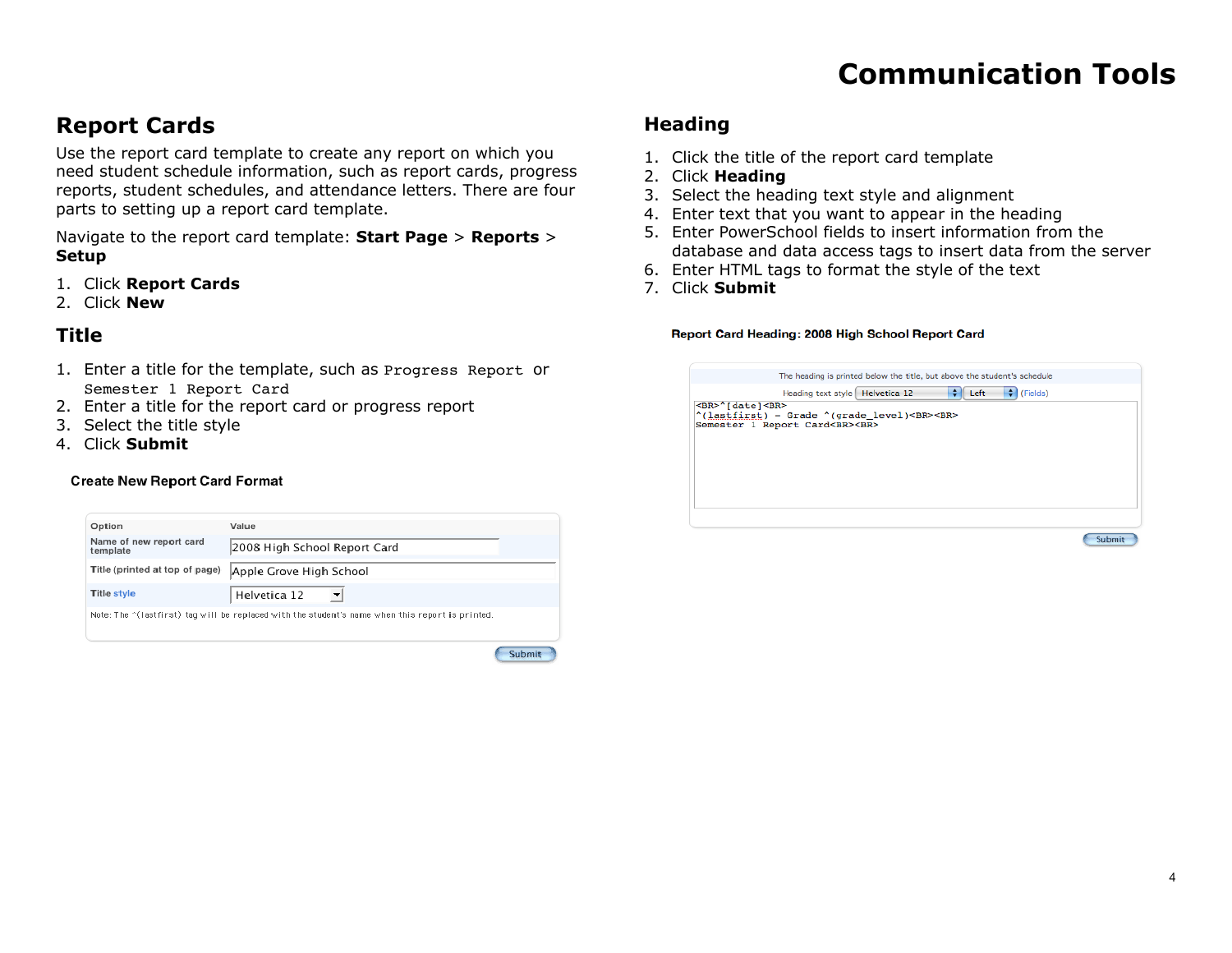### **Using the Schedule Listing**

- 1. Click **Schedule Listing**
- 2. Select a font for column titles and class listings
- 3. Select whether to use a Future Schedule
- 4. Set the report card body dimensions
	- a. The rule of thumb is to make the line height two points higher than the font size
	- b. Add a frame, or thin line around the schedule listing with a width of 1 or 2 points
	- c. Enter a value for corner rounding to round the corners of the frame
	- d. The higher the number of points, the more rounded the corners
	- e. Try 6 points, for example
	- f. To create a grid around the schedule information, enter values for the horizontal and vertical divider line widths such as .25 points
	- g. Enter a value for cell padding to create white space within the grid cells to increase the readability such as 6 points
- 5. Enter terms to repeat, if you want to show schedule listings for two different terms in two separate grids
- 6. Define the columns
	- a. Select what each column shows
	- b. Specify the term code
	- c. Enter column titles
	- d. Set column widths in inches
	- e. Set column alignments L (left), R (right), or C (center)
- 7. Select special schedule listing options, if for example, you want to prevent a class that does not have a grade (such as Lunch or Study Hall) from appearing on the report card or you want to include additional stored grades
- 8. Click **Submit**

| Option                    |                                                                            | Value        |                |                             |       |       |
|---------------------------|----------------------------------------------------------------------------|--------------|----------------|-----------------------------|-------|-------|
| <b>Column Title Style</b> |                                                                            | Helvetica 12 |                | ÷                           |       |       |
|                           | <b>Class Listings Style</b>                                                | Helvetica 12 |                | ÷                           |       |       |
|                           | Use Future Schedule (student's schedule for next year)                     | ╒            |                |                             |       |       |
|                           | The items below this line in this area are optional and may be left blank. |              |                |                             |       |       |
|                           | <b>Listing Line Height</b>                                                 | 14           | points         |                             |       |       |
| <b>Frame</b>              |                                                                            | 1            | Width          | 6<br><b>Corner Rounding</b> |       |       |
|                           | <b>Divider Line Width</b>                                                  | .25          | Horizontal     | .25<br>Vertical             |       |       |
|                           | Padding                                                                    | 6            |                |                             |       |       |
|                           |                                                                            |              |                |                             |       |       |
|                           | Terms to Repeat (comma-separated)                                          |              |                |                             |       |       |
| Col                       | Shows                                                                      |              |                | <b>Column Title</b>         | Width | Align |
| 1                         | Expression                                                                 | ÷            |                | P                           | .75   | L     |
| 2                         | Course name                                                                | ÷            |                | <b>COURSE</b>               | 1.75  | L     |
| 3                         | <b>Teacher</b>                                                             | ÷            |                | <b>TEACHER</b>              | 1.75  | г     |
| 4                         | <b>Historical grade</b>                                                    | ÷            | Q1             | Q1                          | .5    | c     |
| 5                         | <b>Historical grade</b>                                                    | ÷            | Q <sub>2</sub> | Q <sub>2</sub>              | .5    | c     |
| 6                         | <b>Historical grade</b>                                                    | ÷            | 51             | \$1                         | .5    | c     |
| 7                         | <b>Absences</b>                                                            | ÷            | S1             | <b>ABS</b>                  | .5    | c     |

Student Schedule Listing for Report Card: 2008 High School Report Card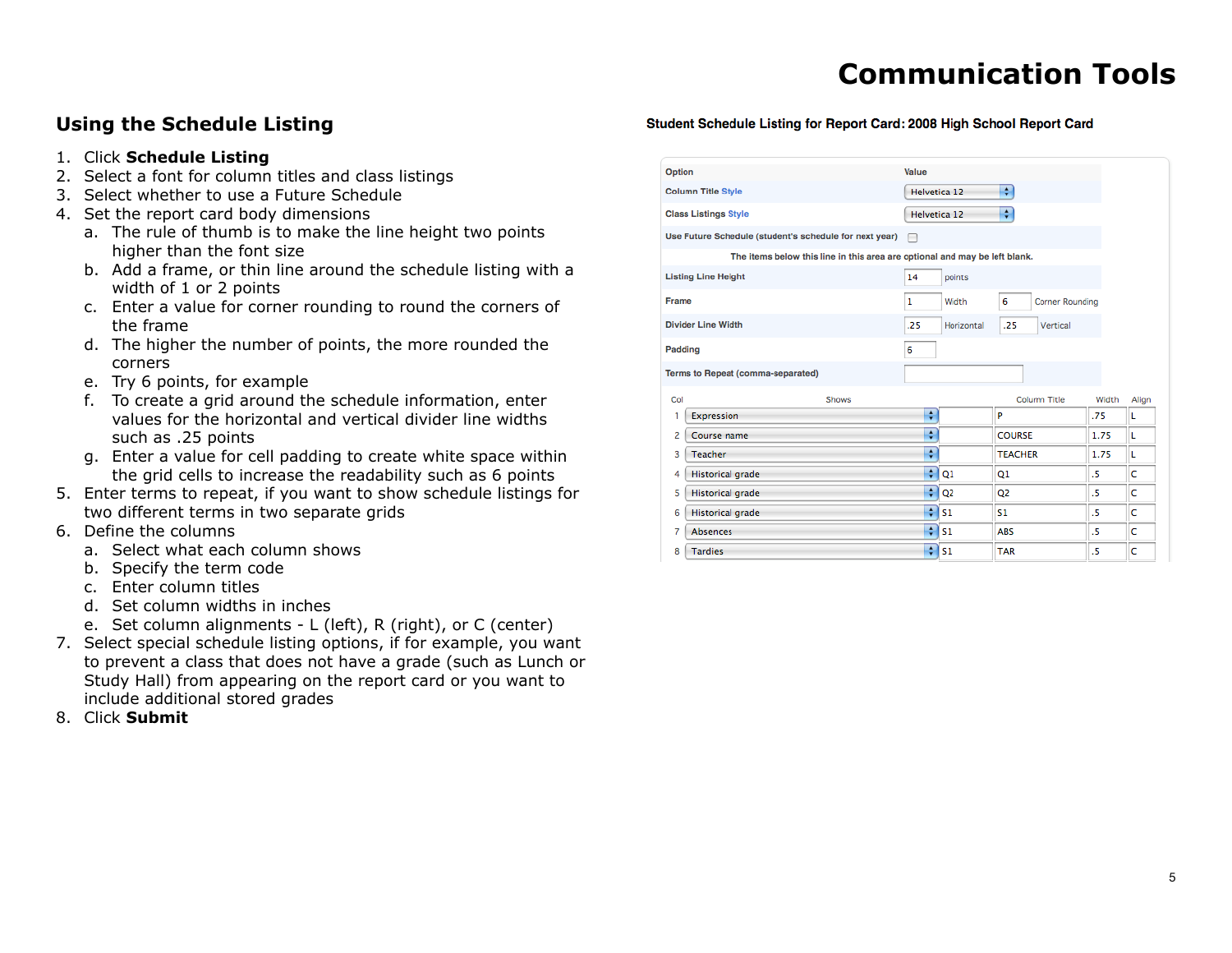#### **Footer**

- 1. Click Footer
- 2. Select the footer text style and alignment
- 3. Enter text
- 4. Enter PowerSchool fields to insert information from the database and data access tags to insert data from the server
- 5. Enter HTML tags to format the style of the text
- 6. Click **Submit**

Report Card Footer: 2008 High School Report Card

| The footer is printed below the student's schedule                                                                    |
|-----------------------------------------------------------------------------------------------------------------------|
| (Fields)<br>٥<br>$\div$ Left<br>Footer text style Helvetica 10                                                        |
| <br>Quarter 1 GPA: ^(*gpa term="Q1")<br><br>Quarter 2 GPA: ^(*gpa term="Q2")<br><br>Semester 1 GPA: ^(*gpa term="S1") |
|                                                                                                                       |
| Subm                                                                                                                  |

### **Completing the Setup**

- 1. Select whether the report card will be available to all users or only users at your school
- 2. Select whether teachers can print
- 3. Alter the margins and page setup if you want to print the report on school letterhead
- 4. Click **Submit**

### **Importing and Exporting Reports**

### **Importing Reports**

Reports can be borrowed from other PowerSchool users. These may be available from the PowerSchool User Group (PSUG), other user groups, or directly from other PowerSchool users. Make sure the template is a .pst file.

- 1. Navigate to **Start Page** > **System** > **Import Report Template**
- 2. Select the character set to match your operating system of your server, if it has not been set automatically (Mac Roman is the default for Mac users; Windows ANSI is the default for Windows PC users)
- 3. Select the file to import
- 4. Click **Import**

#### **Import Report Template**

|                 | Character Set: Mac Roman |        |
|-----------------|--------------------------|--------|
| File to Import: |                          | Browse |
|                 |                          |        |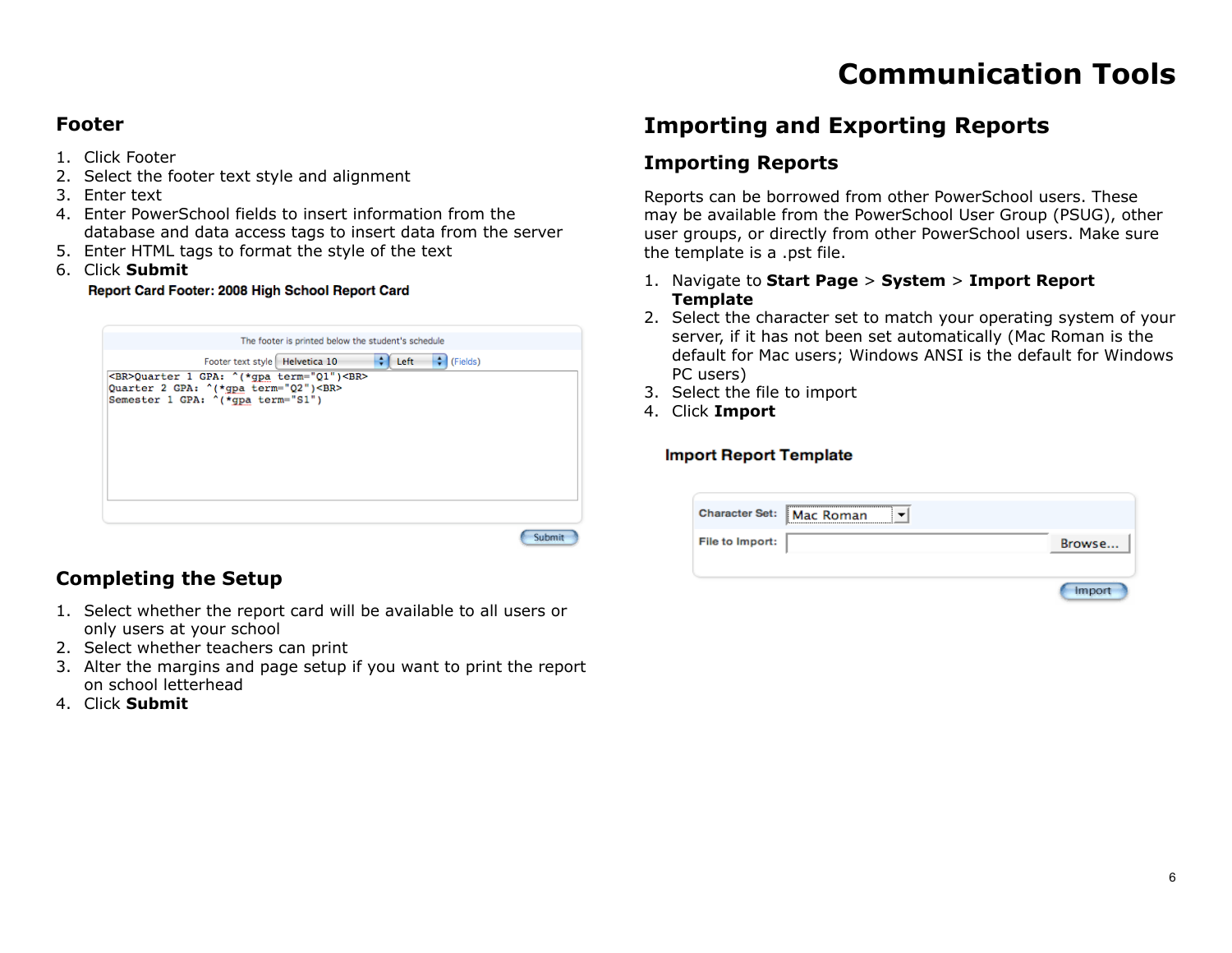### **Exporting Reports**

Reports can also be exported. A report may be exported for several reasons. You may wish to share a report with another PowerSchool user, or you may want to save a backup of a particular report.

- 1. Navigate to **Start Page** > **Reports** > **Setup**
- 2. Choose one of the following: Form Letters, Mailing Labels, Report Cards, or Object Reports
- 3. Click the title of a report
- 4. Click **Export Report as Template**
- 5. Choose to **save the export file to disk** and click **OK**

### **Printing Class Rosters**

The Class Rosters (PDF) report creates a PDF file that displays specified information for students in the classes of teachers you choose. Printing a copy of the Class Roster is an excellent way for the teacher to have a class list as a field trip rosters or end of term grade verification sheet.

- 1. Navigate to **Start Page** > **Reports** > **System**
- 2. Click **Class Roster (PDF)** under Student Listings
- 3. Select the teacher(s) for whom to print rosters
- 4. Select the Meetings or leave blank for all the current ones
- 5. Select which students to include
- 6. Make the following changes:
	- a. Heading font
	- b. Line height
	- c. Style
	- d. The rule of thumb is to make the line height two points higher than the font size
- 7. Select which pages to print the heading on (e.g. All pages, First page of each class)
- 8. Set up the Heading Text
- 9. Enter text
- 10. Enter PowerSchool fields to pull information from the Sections table and enter data access tags as needed. Note: the field  $\wedge$ (class\_expression) does not work; use  $\wedge$ (expression) instead
- 11.Set the column title font, size, line height, and style
- 12.Set the roster font, size, line height, and style
- 13.Set up the Roster Columns using the format: field name\column title\column width\alignment
- 14.Set the roster page dimensions
- 15. If using a watermark, select text and mode
- 16. Define when to print the report
- 17.Click **Submit**

### **Using the Daily Bulletin**

The daily bulletin is a tool administrators, secretaries, counselors, teachers, and staff use to post announcements, messages, and reminders to other staff, students, and parents. It is an online bulletin board, not an email utility.

### **Creating Bulletin Items**

- 1. Navigate to **Start Page** > **Special Functions** > **Daily Bulletin Setup**
- 2. Click **New**
- 3. Enter an Item Title like Minimum Day This Friday
- 4. Enter a Date Range for when you want the item to appear in the bulletin
- 5. Select the Target Audience
	- a. Public: All users (administrators, parents, students, and teachers) can view the item
	- b. Teacher Users: Only teachers can view the item
	- c. Admin Users: Only administrative users can view the item
- 6. Enter the Sort Order, keeping in mind that unless a bullet item is of great importance, set it to 50, and the items will sort by date
- 7. Type your message in the Item Body; format with HTML if desired
- 8. Click **Submit**